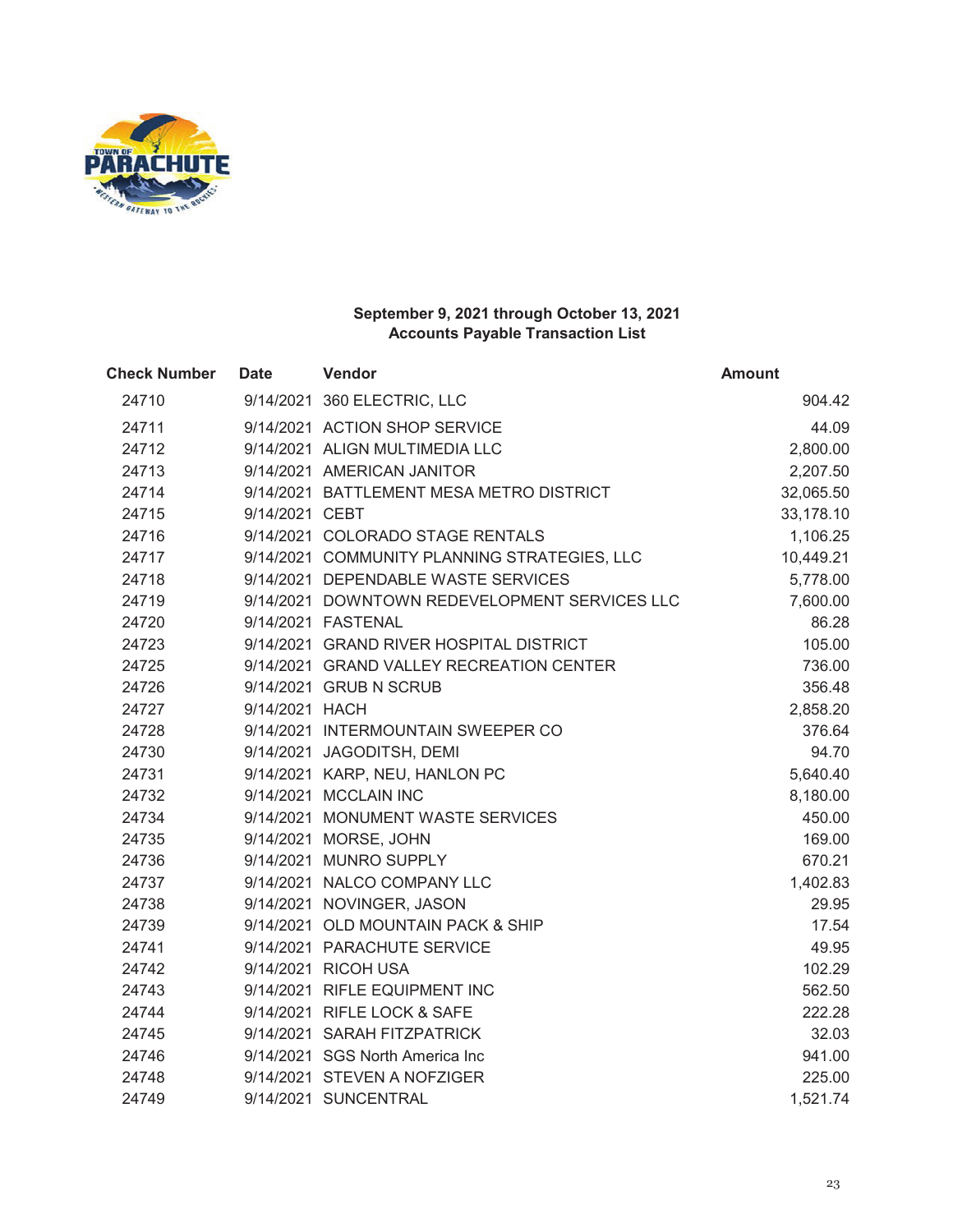

| <b>Check Number</b>                        | <b>Date</b>     | Vendor                                         | <b>Amount</b> |
|--------------------------------------------|-----------------|------------------------------------------------|---------------|
| 24750                                      |                 | 9/14/2021 TRANE U.S. INC                       | 2,064.00      |
| 24751                                      |                 | 9/14/2021 TRU GREEN                            | 55.96         |
| 24752                                      |                 | 9/14/2021 TWO WAY COMMUNICATIONS               | 217.90        |
| 24753                                      |                 | 9/14/2021 UNCC MEMBER SERVICES                 | 58.08         |
| 24754                                      |                 | 9/14/2021 VADIM MUNICIPAL SOFTWARE INC         | 250.00        |
| 24755                                      |                 | 9/14/2021 XCEL ENERGY                          | 1,755.38      |
| A-1 COLLECTION<br><b>AGENCY LLC</b>        |                 | 9/20/2021 A-1 COLLECTION AGENCY LLC            | 341.65        |
| <b>AFLAC</b>                               | 9/20/2021 AFLAC |                                                | 196.30        |
| <b>ALPINE BANK</b>                         |                 | 9/27/2021 ALPINE BANK                          | 1,089.21      |
| FIRE & POLICE<br>PENSION ASSOC             |                 | 9/13/2021 FIRE & POLICE PENSION ASSOC          | 2,260.26      |
| <b>FIRE &amp; POLICE</b><br>PENSION ASSOC  |                 | 9/27/2021 FIRE & POLICE PENSION ASSOC          | 2,153.47      |
| <b>LIBERTY</b><br><b>NATIONAL LIFE</b>     |                 | 9/27/2021 LIBERTY NATIONAL LIFE INSURANCE CO   | 69.57         |
| <b>ORCHARD TRUST</b><br><b>COMPANY INC</b> |                 | 9/20/2021 ORCHARD TRUST COMPANY INC            | 3,863.46      |
| <b>PAYFLEX</b><br><b>SYSTEMS USA INC</b>   |                 | 9/20/2021 PAYFLEX SYSTEMS USA INC              | 506.86        |
| <b>PAYFLEX</b><br><b>SYSTEMS USA INC</b>   |                 | 9/27/2021 PAYFLEX SYSTEMS USA INC              | 2,891.25      |
| <b>PAYFLEX</b><br><b>SYSTEMS USA INC</b>   |                 | 9/30/2021 PAYFLEX SYSTEMS USA INC              | 638.89        |
| PAYLOCITY CORP                             |                 | 9/20/2021 PAYLOCITY CORP                       | 50,796.11     |
| <b>PROVELOCITY</b>                         |                 | 9/13/2021 PROVELOCITY                          | 1,175.00      |
| <b>PROVELOCITY</b>                         |                 | 9/20/2021 PROVELOCITY                          | 595.00        |
| <b>PROVELOCITY</b>                         |                 | 9/27/2021 PROVELOCITY                          | 20,074.50     |
| <b>UMB CREDIT CARD</b>                     |                 | 9/21/2021 UMB CREDIT CARD                      | 13,142.64     |
| <b>WEX INC</b>                             |                 | 9/13/2021 WEX INC                              | 8,433.93      |
| <b>XCEL ENERGY</b>                         |                 | 9/27/2021 XCEL ENERGY                          | 3,496.79      |
| <b>XCEL ENERGY</b>                         |                 | 9/30/2021 XCEL ENERGY                          | 3,861.21      |
| 24721                                      |                 | 9/14/2021 FIKES WEST INC                       | 88.00         |
| 24722                                      |                 | 9/14/2021 FILTER TECH SYSTEMS INC              | 1,393.27      |
| 24724                                      |                 | 9/14/2021 GRAND RIVER HOTEL                    | 196.00        |
| 24729                                      |                 | 9/14/2021 INTERMOUNTAIN TOXICOLOGY OF COLORADO | 60.00         |
| 24733                                      |                 | 9/14/2021 MICRO PLASTICS                       | 102.60        |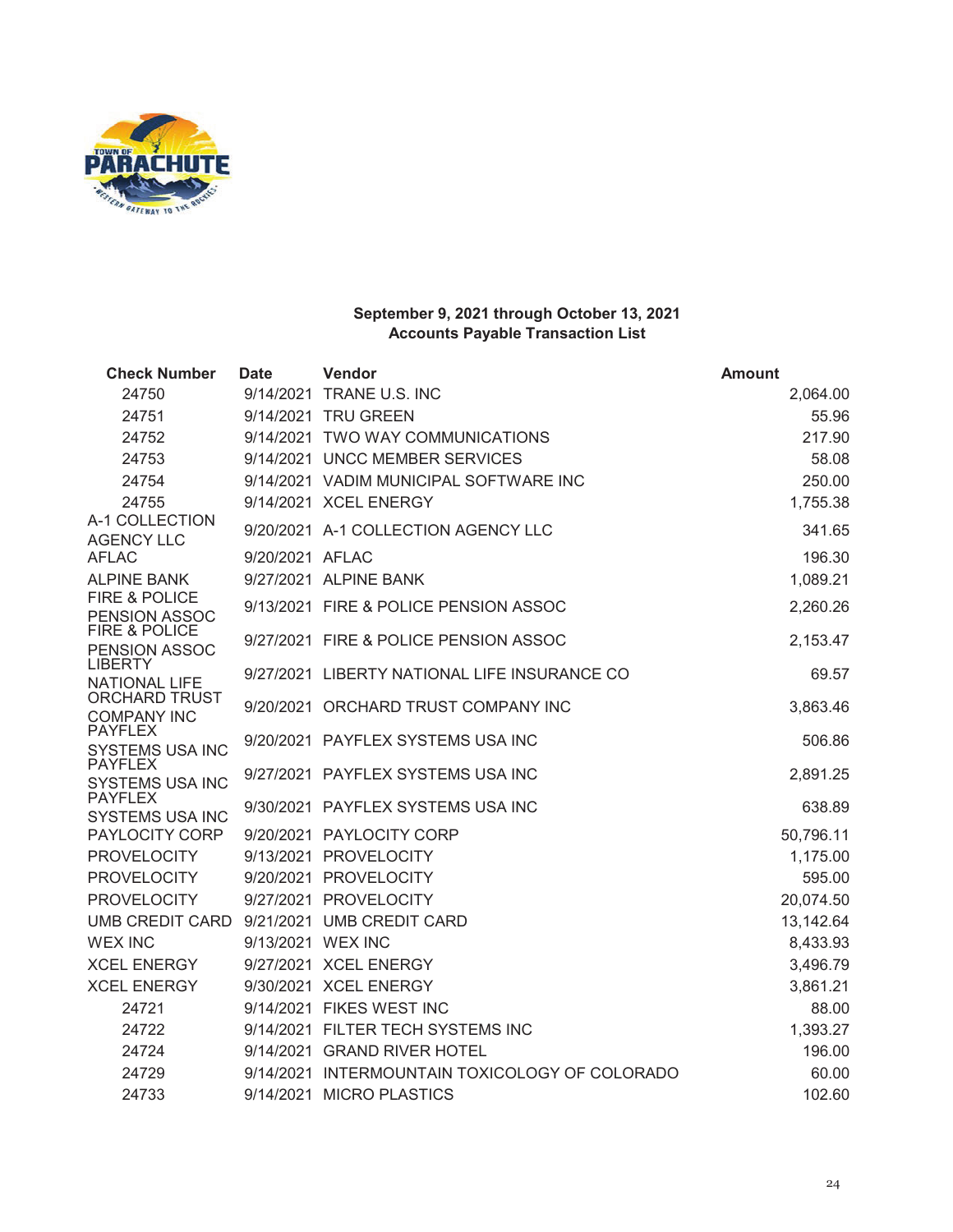

| <b>Check Number</b> | <b>Date</b>        | Vendor                                          | <b>Amount</b> |
|---------------------|--------------------|-------------------------------------------------|---------------|
| 24740               |                    | 9/14/2021 PAGE, THOMAS                          | 25.00         |
| 24747               |                    | 9/14/2021 SHUMS CODA ASSOCIATES                 | 2,798.31      |
| 24756               |                    | 9/28/2021 ACCURATE INSULATION                   | 1,450.00      |
| 24757               |                    | 9/28/2021 COLORADO DEPT OF REVENUE              | 168.00        |
| 24758               |                    | 9/28/2021 COLORADO DEPT OF REVENUE              | 664.00        |
| 24759               |                    | 9/28/2021 CREATIVE STRIPES                      | 6,250.00      |
| 24760               | 9/28/2021 DISA INC |                                                 | 73.00         |
| 24761               |                    | 9/28/2021 FIRST STRING LLC                      | 180.00        |
| 24762               |                    | 9/28/2021 MARTIN CONSTRUCTION, INC              | 4,950.00      |
| 24763               |                    | 9/28/2021 SHUMS CODA ASSOCIATES                 | 2,985.26      |
| 24764               |                    | 9/28/2021 SUNCENTRAL                            | 1,591.48      |
| 24765               |                    | 9/28/2021 TOWN OF RANGELY                       | 23.00         |
| 24766               |                    | 9/28/2021 TRU GREEN                             | 1,849.37      |
| 24767               |                    | 9/28/2021 VADIM MUNICIPAL SOFTWARE INC          | 270.00        |
| 24768               |                    | 9/28/2021 WESTERN REGIONAL PAYROLL ASSOC        | 50.00         |
| 24769               |                    | 10/12/2021 AIRGAS USA, LLC                      | 31.19         |
| 24770               |                    | 10/12/2021 AMERICAN JANITOR                     | 2,500.00      |
| 24771               |                    | 10/12/2021 BEHAVIORAL HEALTH                    | 300.00        |
| 24772               | 10/12/2021 CEBT    |                                                 | 33,186.85     |
| 24773               | 10/12/2021 CIRSA   |                                                 | 16,293.50     |
| 24774               |                    | 10/12/2021 CODE PUBLISHING INC                  | 300.00        |
| 24775               |                    | 10/12/2021 DEPENDABLE WASTE SERVICES            | 5,778.00      |
| 24776               |                    | 10/12/2021 FASTENAL                             | 44.54         |
| 24777               |                    | 10/12/2021 FERGUSON WATERWORKS #1116            | 165.07        |
| 24778               |                    | 10/12/2021 FIKES WEST INC                       | 88.00         |
| 24779               |                    | 10/12/2021 FIRST STRING LLC                     | 160.00        |
| 24780               |                    | 10/12/2021 INTERMOUNTAIN TOXICOLOGY OF COLORADO | 85.00         |
| 24781               |                    | 10/12/2021 MICRO PLASTICS                       | 4.54          |
| 24782               |                    | 10/12/2021 MONUMENT WASTE SERVICES              | 850.00        |
| 24783               |                    | 10/12/2021 PARACHUTE SERVICE                    | 1,309.20      |
| 24784               |                    | 10/12/2021 PINNACOL ASSURANCE                   | 9,824.00      |
| 24785               |                    | 10/12/2021 RIFLE EQUIPMENT INC                  | 225.00        |
| 24786               |                    | 10/12/2021 RIFLE LOCK & SAFE                    | 336.54        |